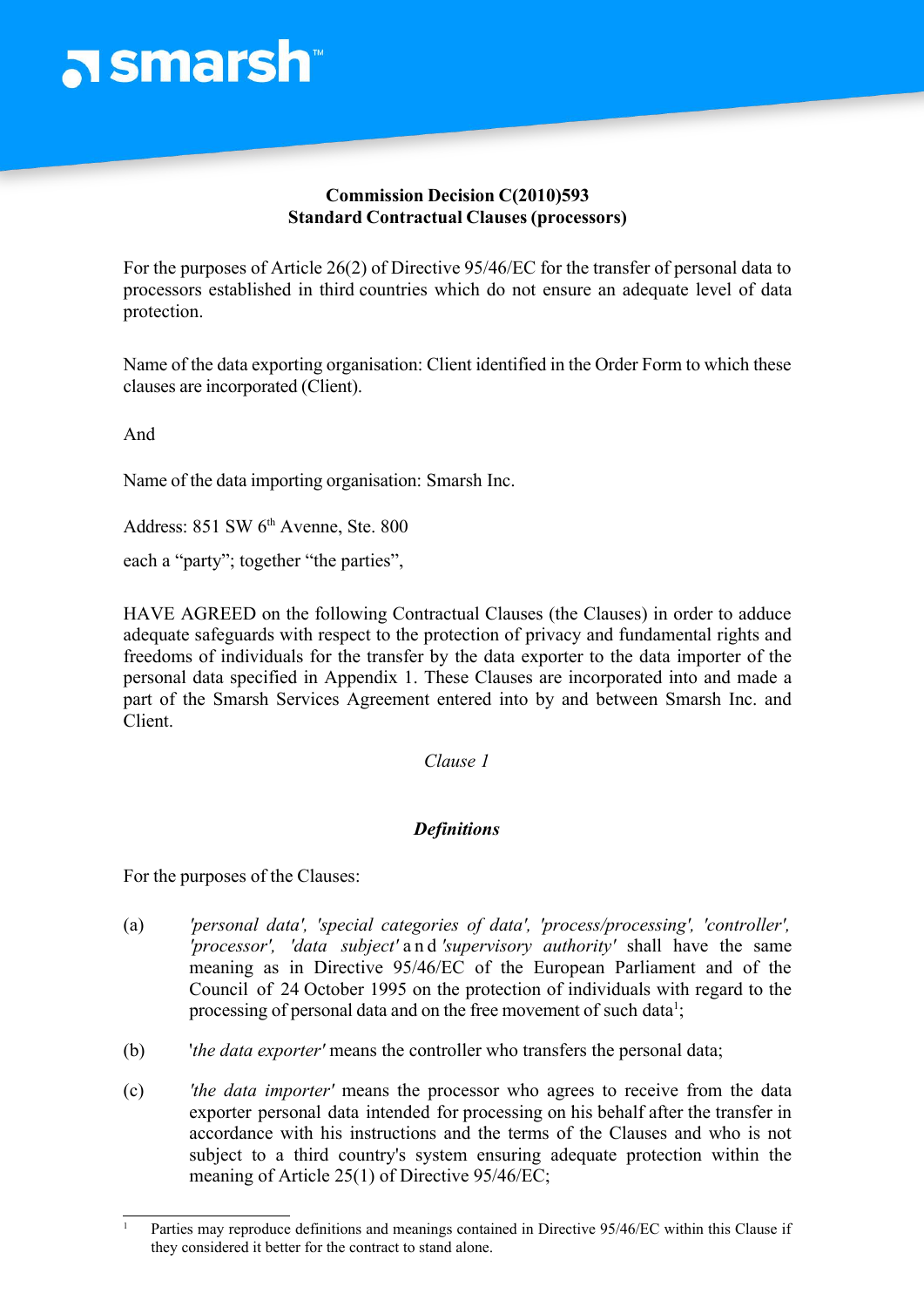- (d) *'the subprocessor'* means any processor engaged by the data importer or by any other subprocessor of the data importer who agrees to receive from the data importer or from any other subprocessor of the data importer personal data exclusively intended for processing activities to be carried out on behalf of the data exporter after the transfer in accordance with his instructions, the terms of the Clauses and the terms of the written subcontract;
- (e) '*the applicable data protection law'* means the legislation protecting the fundamental rights and freedoms of individuals and, in particular, their right to privacy with respect to the processing of personal data applicable to a data controller in the Member State in which the data exporter is established;
- (f) *'technical and organisational security measures'* means those measures aimed at protecting personal data against accidental or unlawful destruction or accidental loss, alteration, unauthorised disclosure or access, in particular where the processing involves the transmission of data over a network, and against all other unlawful forms of processing.

# *Details of the transfer*

The details of the transfer and in particular the special categories of personal data where applicable are specified in Appendix 1 which forms an integral part of the Clauses.

# *Clause 3*

# *Third-party beneficiary clause*

- 1. The data subject can enforce against the data exporter this Clause, Clause 4(b) to (i), Clause 5(a) to (e), and (g) to (j), Clause 6(1) and (2), Clause 7, Clause 8(2), and Clauses 9 to 12 as third-party beneficiary.
- 2. The data subject can enforce against the data importer this Clause, Clause 5(a) to (e) and (g), Clause 6, Clause 7, Clause 8(2), and Clauses 9 to 12, in cases where the data exporter has factually disappeared or has ceased to exist in law unless any successor entity has assumed the entire legal obligations of the data exporter by contract or by operation of law, as a result of which it takes on the rights and obligations of the data exporter, in which case the data subject can enforce them against such entity.
- 3. The data subject can enforce against the subprocessor this Clause, Clause 5(a) to (e) and (g), Clause 6, Clause 7, Clause 8(2), and Clauses 9 to 12, in cases where both the data exporter and the data importer have factually disappeared or ceased to exist in law or have become insolvent, unless any successor entity has assumed the entire legal obligations of the data exporter by contract or by operation of law as a result of which it takes on the rights and obligations of the data exporter, in which case the data subject can enforce them against such entity. Such third-party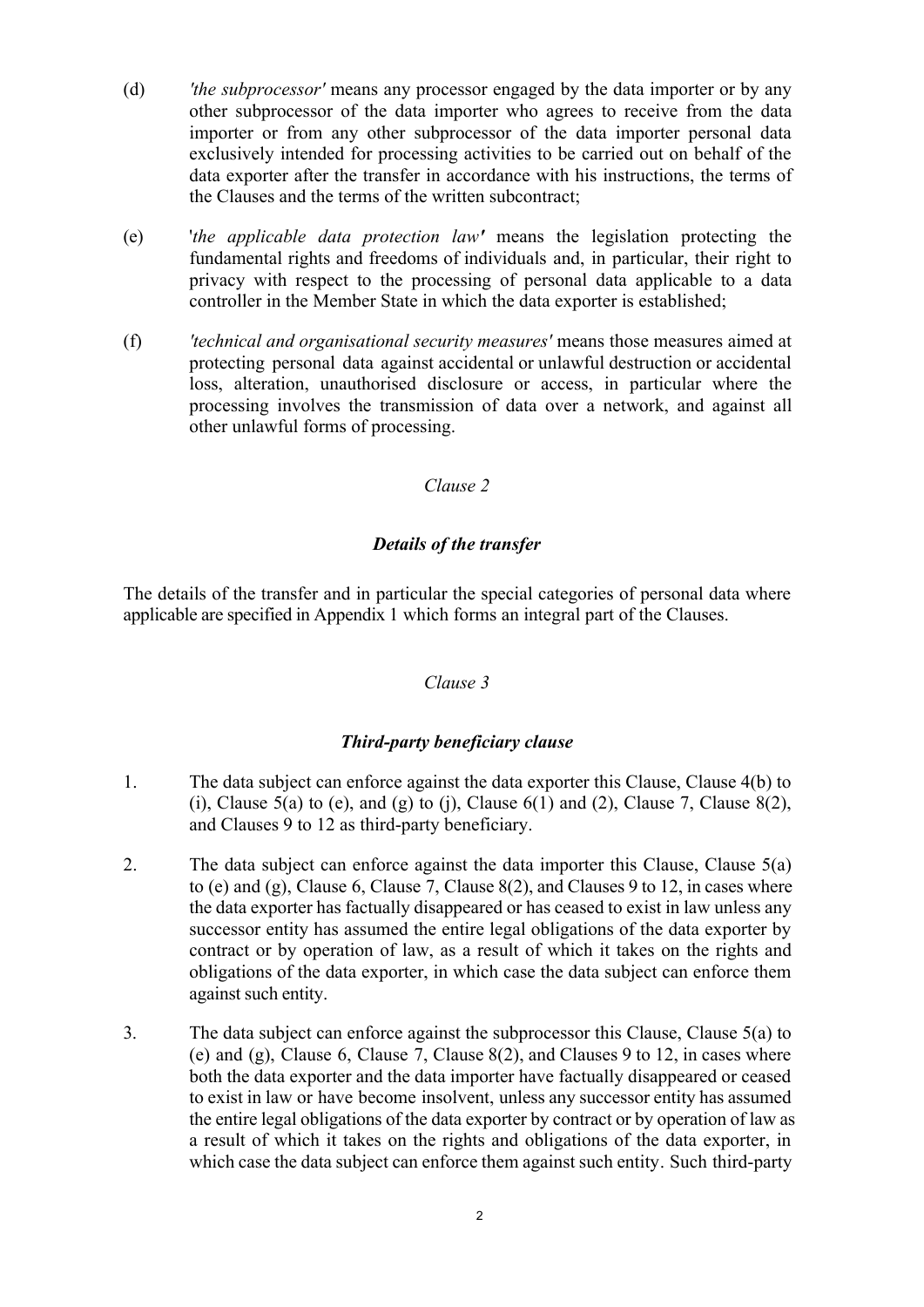liability of the subprocessor shall be limited to its own processing operations under the Clauses.

4. The parties do not object to a data subject being represented by an association or other body if the data subject so expressly wishes and if permitted by national law.

## *Clause 4*

### *Obligations of the data exporter*

The data exporter agrees and warrants:

- (a) that the processing, including the transfer itself, of the personal data has been and will continue to be carried out in accordance with the relevant provisions of the applicable data protection law (and, where applicable, has been notified to the relevant authorities of the Member State where the data exporter is established) and does not violate the relevant provisions of that State;
- (b) that it has instructed and throughout the duration of the personal data processing services will instruct the data importer to process the personal data transferred only on the data exporter's behalf and in accordance with the applicable data protection law and the Clauses;
- (c) that the data importer will provide sufficient guarantees in respect of the technical and organisational security measures specified in Appendix 2 to this contract;
- (d) that after assessment of the requirements of the applicable data protection law, the security measures are appropriate to protect personal data against accidental or unlawful destruction or accidental loss, alteration, unauthorised disclosure or access, in particular where the processing involves the transmission of data over a network, and against all other unlawful forms of processing, and that these measures ensure a level of security appropriate to the risks presented by the processing and the nature of the data to be protected having regard to the state of the art and the cost of their implementation;
- (e) that it will ensure compliance with the security measures;
- (f) that, if the transfer involves special categories of data, the data subject has been informed or will be informed before, or as soon as possible after, the transfer that its data could be transmitted to a third country not providing adequate protection within the meaning of Directive 95/46/EC;
- (g) to forward any notification received from the data importer or any subprocessor pursuant to Clause 5(b) and Clause 8(3) to the data protection supervisory authority if the data exporter decides to continue the transfer or to lift the suspension;
- (h) to make available to the data subjects upon request a copy of the Clauses, with the exception of Appendix 2, and a summary description of the security measures, as well as a copy of any contract for subprocessing services which has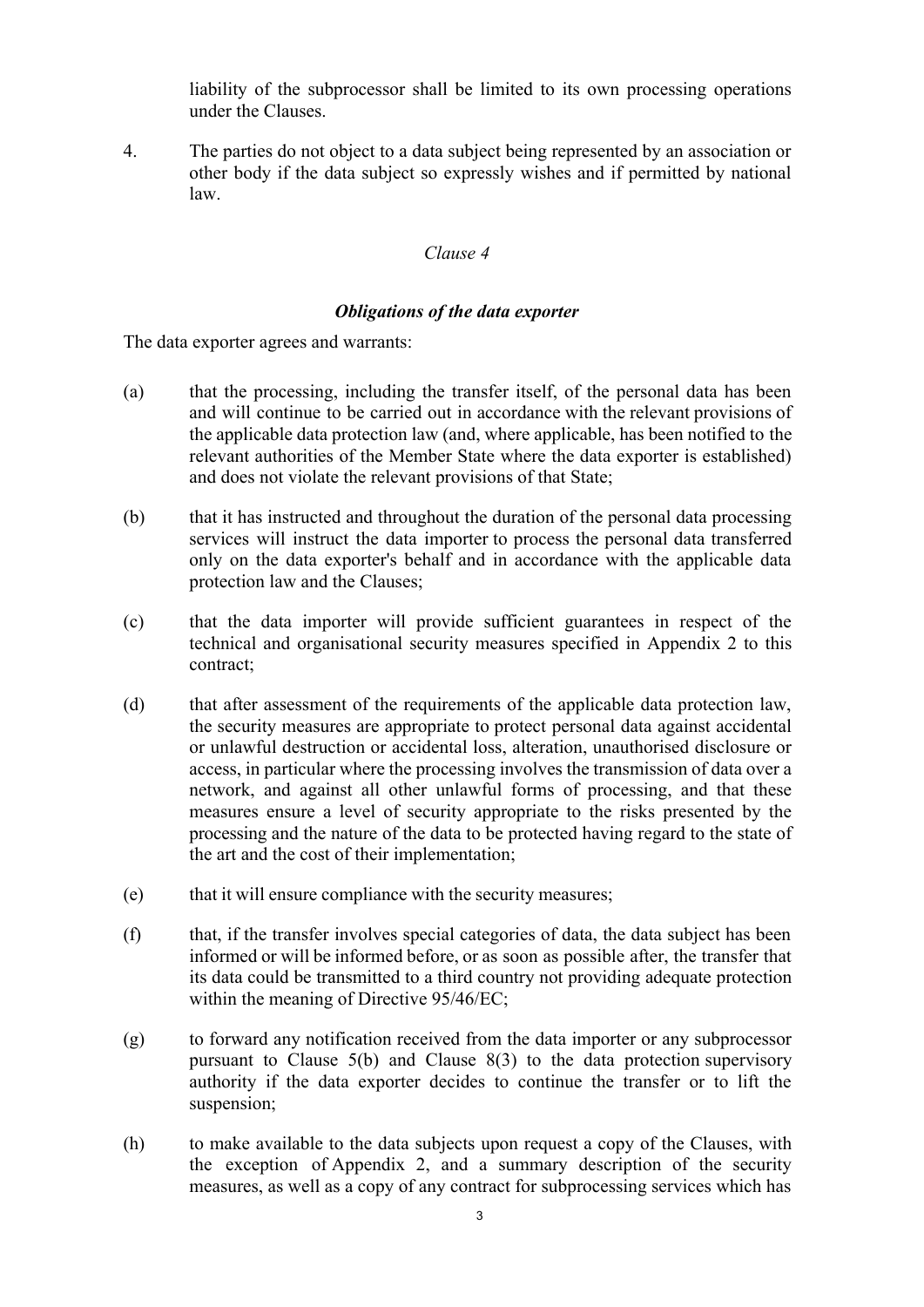to be made in accordance with the Clauses, unless the Clauses or the contract contain commercial information, in which case it may remove such commercial information;

- (i) that, in the event of subprocessing, the processing activity is carried out in accordance with Clause 11 by a subprocessor providing at least the same level of protection for the personal data and the rights of data subject as the data importer under the Clauses; and
- $(i)$  that it will ensure compliance with Clause 4(a) to (i).

# *Clause 5*

# *Obligations of the data importer2*

The data importer agrees and warrants:

- (a) to process the personal data only on behalf of the data exporter and in compliance with its instructions and the Clauses; if it cannot provide such compliance for whatever reasons, it agrees to inform promptly the data exporter of its inability to comply, in which case the data exporter is entitled to suspend the transfer of data and/or terminate the contract;
- (b) that it has no reason to believe that the legislation applicable to it prevents it from fulfilling the instructions received from the data exporter and its obligations under the contract and that in the event of a change in this legislation which is likely to have a substantial adverse effect on the warranties and obligations provided by the Clauses, it will promptly notify the change to the data exporter as soon as it is aware, in which case the data exporter is entitled to suspend the transfer of data and/or terminate the contract;
- (c) that it has implemented the technical and organisational security measures specified in Appendix 2 before processing the personal data transferred;
- (d) that it will promptly notify the data exporter about:
	- (i) any legally binding request for disclosure of the personal data by a law enforcement authority unless otherwise prohibited, such as a prohibition under criminal law to preserve the confidentiality of a law enforcement investigation,
	- (ii) any accidental or unauthorised access, and

<sup>2</sup> Mandatory requirements of the national legislation applicable to the data importer which do not go beyond what is necessary in a democratic society on the basis of one of the interests listed in Article 13(1) of Directive 95/46/EC, that is, if they constitute a necessary measure to safeguard national security, defence, public security, the prevention, investigation, detection and prosecution of criminal offences or of breaches of ethics for the regulated professions, an important economic or financial interest of the State or the protection of the data subject or the rights and freedoms of others, are not in contradiction with the standard contractual clauses. Some examples of such mandatory requirements which do not go beyond what is necessary in a democratic society are, *inter alia,* internationally recognised sanctions, tax-reporting requirements or anti-money-laundering reporting requirements.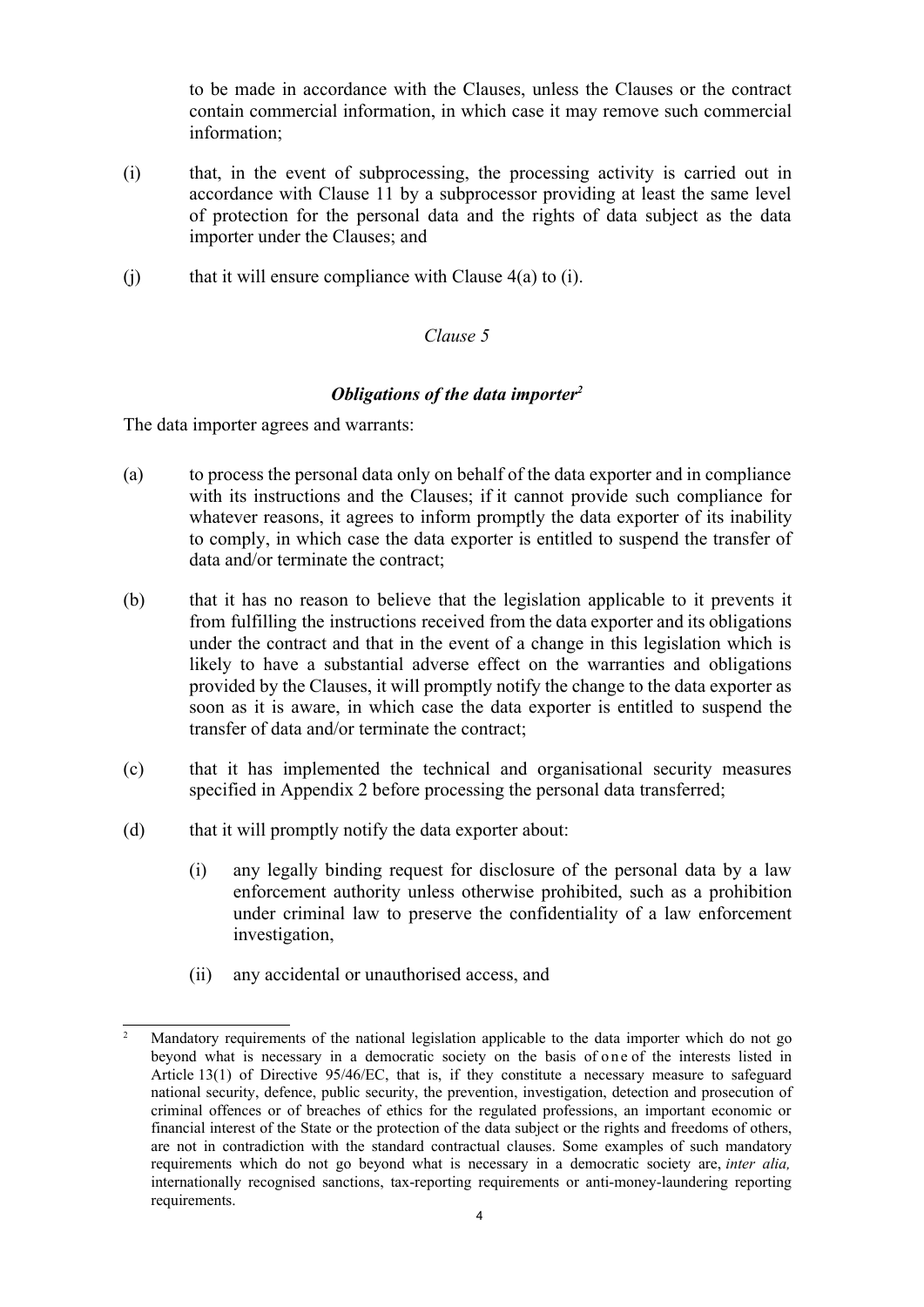- (iii) any request received directly from the data subjects without responding to that request, unless it has been otherwise authorised to do so;
- (e) to deal promptly and properly with all inquiries from the data exporter relating to its processing of the personal data subject to the transfer and to abide by the advice of the supervisory authority with regard to the processing of the data transferred;
- (f) at the request of the data exporter to submit its data processing facilities for audit of the processing activities covered by the Clauses which shall be carried out by the data exporter or an inspection body composed of independent members and in possession of the required professional qualifications bound by a duty of confidentiality, selected by the data exporter, where applicable, in agreement with the supervisory authority;
- (g) to make available to the data subject upon request a copy of the Clauses, or any existing contract for subprocessing, unless the Clauses or contract contain commercial information, in which case it may remove such commercial information, with the exception of Appendix 2 which shall be replaced by a summary description of the security measures in those cases where the data subject is unable to obtain a copy from the data exporter;
- (h) that, in the event of subprocessing, it has previously informed the data exporter and obtained its prior written consent;
- (i) that the processing services by the subprocessor will be carried out in accordance with Clause 11;
- (j) to send promptly a copy of any subprocessor agreement it concludes under the Clauses to the data exporter.

## *Liability*

- 1. The parties agree that any data subject, who has suffered damage as a result of any breach of the obligations referred to in Clause 3 or in Clause 11 by any party or subprocessor is entitled to receive compensation from the data exporter for the damage suffered.
- 2. If a data subject is not able to bring a claim for compensation in accordance with paragraph 1 against the data exporter, arising out of a breach by the data importer or his subprocessor of any of their obligations referred to in Clause 3 or in Clause 11, because the data exporter has factually disappeared or ceased to exist in law or has become insolvent, the data importer agrees that the data subject may issue a claim against the data importer as if it were the data exporter, unless any successor entity has assumed the entire legal obligations of the data exporter by contract of by operation of law, in which case the data subject can enforce its rights against such entity.

The data importer may not rely on a breach by a subprocessor of its obligations in order to avoid its own liabilities.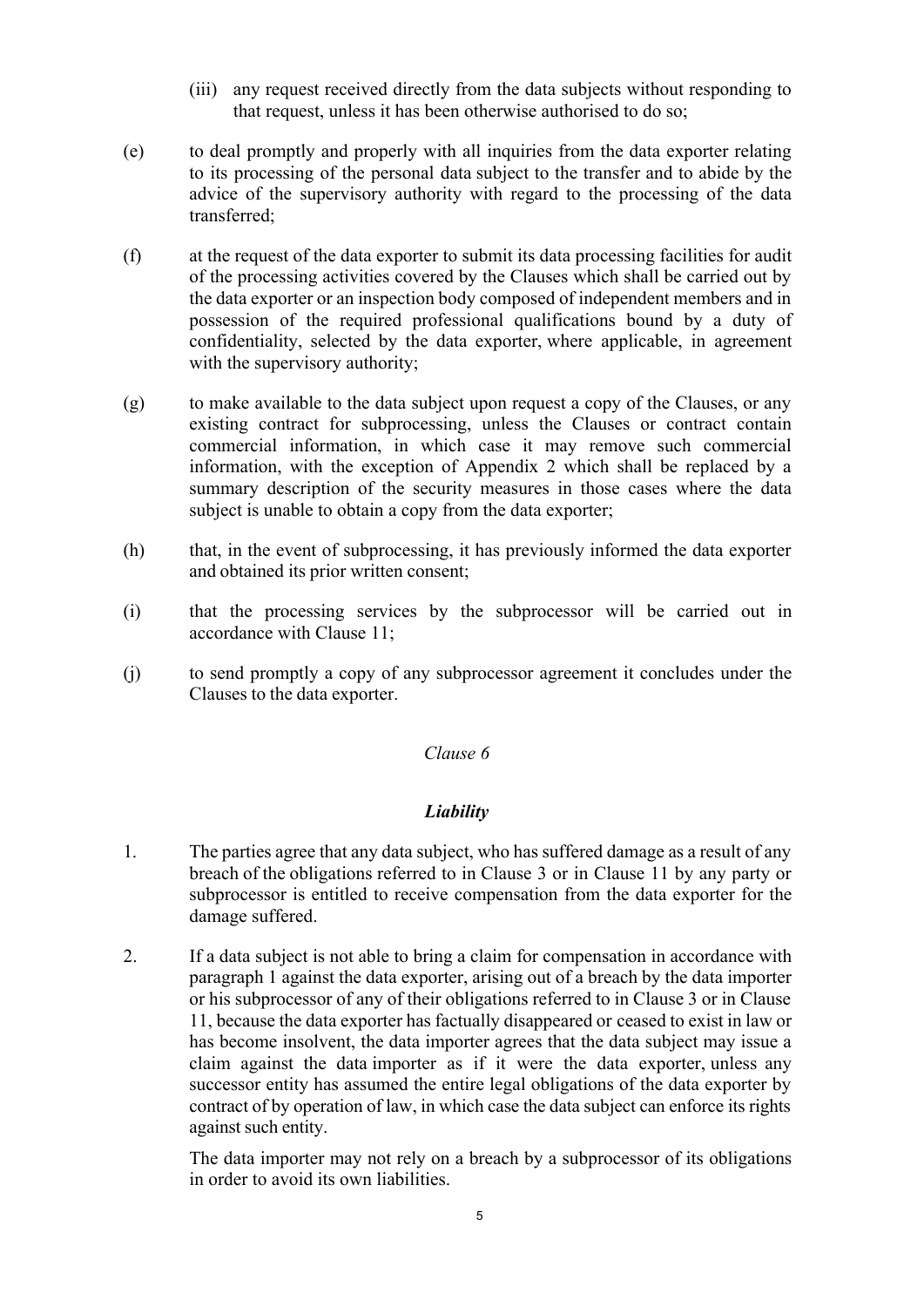3. If a data subject is not able to bring a claim against the data exporter or the data importer referred to in paragraphs 1 and 2, arising out of a breach by the subprocessor of any of their obligations referred to in Clause 3 or in Clause 11 because both the data exporter and the data importer have factually disappeared or ceased to exist in law or have become insolvent, the subprocessor agrees that the data subject may issue a claim against the data subprocessor with regard to its own processing operations under the Clauses as if it were the data exporter or the data importer, unless any successor entity has assumed the entire legal obligations of the data exporter or data importer by contract or by operation of law, in which case the data subject can enforce its rights against such entity. The liability of the subprocessor shall be limited to its own processing operations under the Clauses.

# *Clause 7*

## *Mediation and jurisdiction*

- 1. The data importer agrees that if the data subject invokes against it third-party beneficiary rights and/or claims compensation for damages under the Clauses, the data importer will accept the decision of the data subject:
	- (a) to refer the dispute to mediation, by an independent person or, where applicable, by the supervisory authority;
	- (b) to refer the dispute to the courts in the Member State in which the data exporter is established.
- 2. The parties agree that the choice made by the data subject will not prejudice its substantive or procedural rights to seek remedies in accordance with other provisions of national or international law.

## *Clause 8*

#### *Cooperation with supervisory authorities*

- 1. The data exporter agrees to deposit a copy of this contract with the supervisory authority if it so requests or if such deposit is required under the applicable data protection law.
- 2. The parties agree that the supervisory authority has the right to conduct an audit of the data importer, and of any subprocessor, which has the same scope and is subject to the same conditions as would apply to an audit of the data exporter under the applicable data protection law.
- 3. The data importer shall promptly inform the data exporter about the existence of legislation applicable to it or any subprocessor preventing the conduct of an audit of the data importer, or any subprocessor, pursuant to paragraph 2. In such a case the data exporter shall be entitled to take the measures foreseen in Clause 5 (b).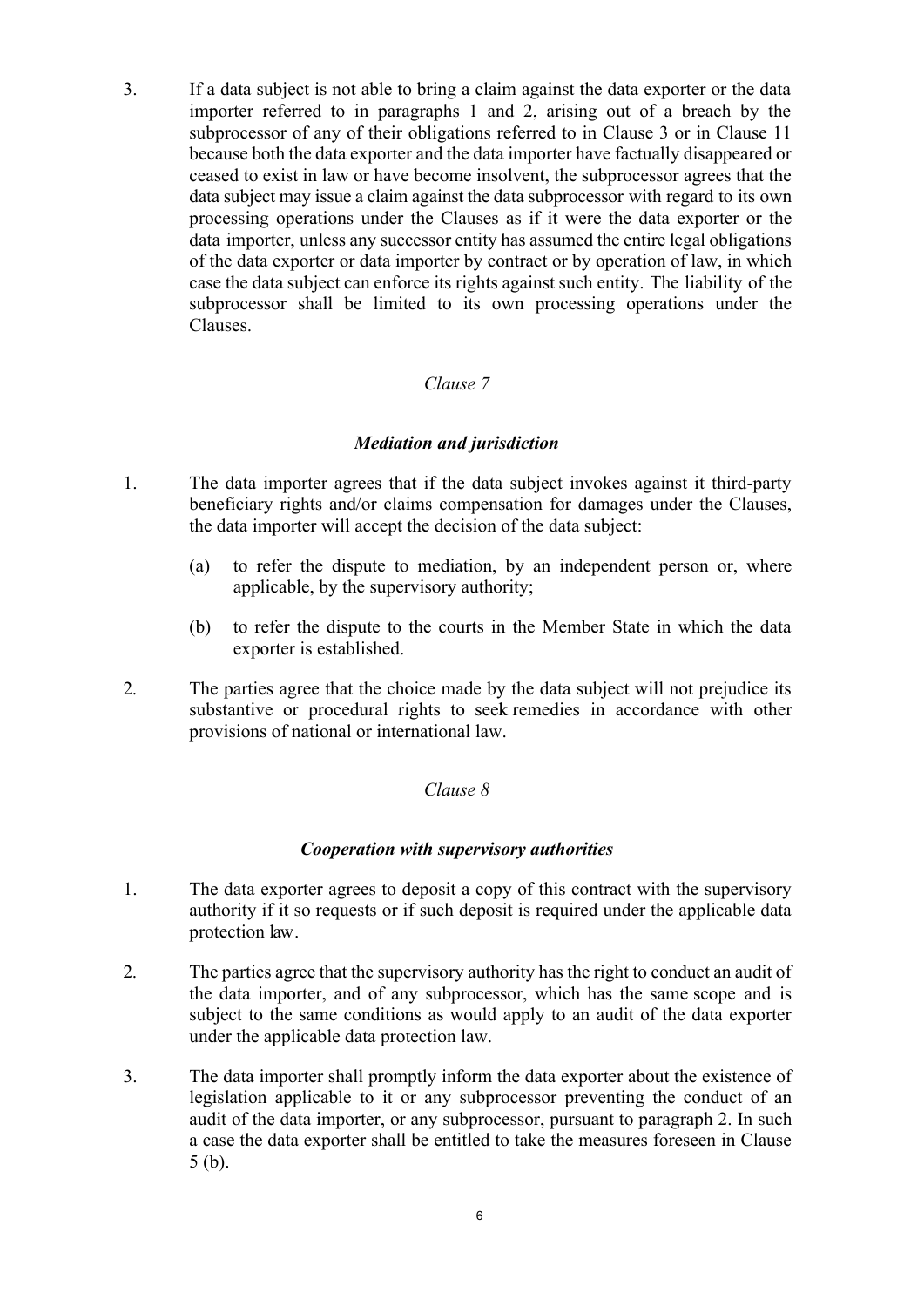# *Governing Law*

The Clauses shall be governed by the law of the Member State in which the data exporter is established.

# *Clause 10*

# *Variation of the contract*

The parties undertake not to vary or modify the Clauses. This does not preclude the parties from adding clauses on business related issues where required as long as they do not contradict the Clause.

# *Clause 11*

# *Subprocessing*

- 1. The data importer shall not subcontract any of its processing operations performed on behalf of the data exporter under the Clauses without the prior written consent of the data exporter. Where the data importer subcontracts its obligations under the Clauses, with the consent of the data exporter, it shall do so only by way of a written agreement with the subprocessor which imposes the same obligations on the subprocessor as are imposed on the data importer under the Clauses<sup>3</sup>. Where the subprocessor fails to fulfil its data protection obligations under such written agreement the data importer shall remain fully liable to the data exporter for the performance of the subprocessor's obligations under such agreement.
- 2. The prior written contract between the data importer and the subprocessor shall also provide for a third-party beneficiary clause as laid down in Clause 3 for cases where the data subject is not able to bring the claim for compensation referred to in paragraph 1 of Clause 6 against the data exporter or the data importer because they have factually disappeared or have ceased to exist in law or have become insolvent and no successor entity has assumed the entire legal obligations of the data exporter or data importer by contract or by operation of law. Such third-party liability of the subprocessor shall be limited to its own processing operations under the Clauses.
- 3. The provisions relating to data protection aspects for subprocessing of the contract referred to in paragraph 1 shall be governed by the law of the Member State in which the data exporter is established.
- 4. The data exporter shall keep a list of subprocessing agreements concluded under the Clauses and notified by the data importer pursuant to Clause 5 (j), which shall be updated at least once a year. The list shall be available to the data exporter's data protection supervisory authority.

This requirement may be satisfied by the subprocessor co-signing the contract entered into between the data exporter and the data importer under this Decision.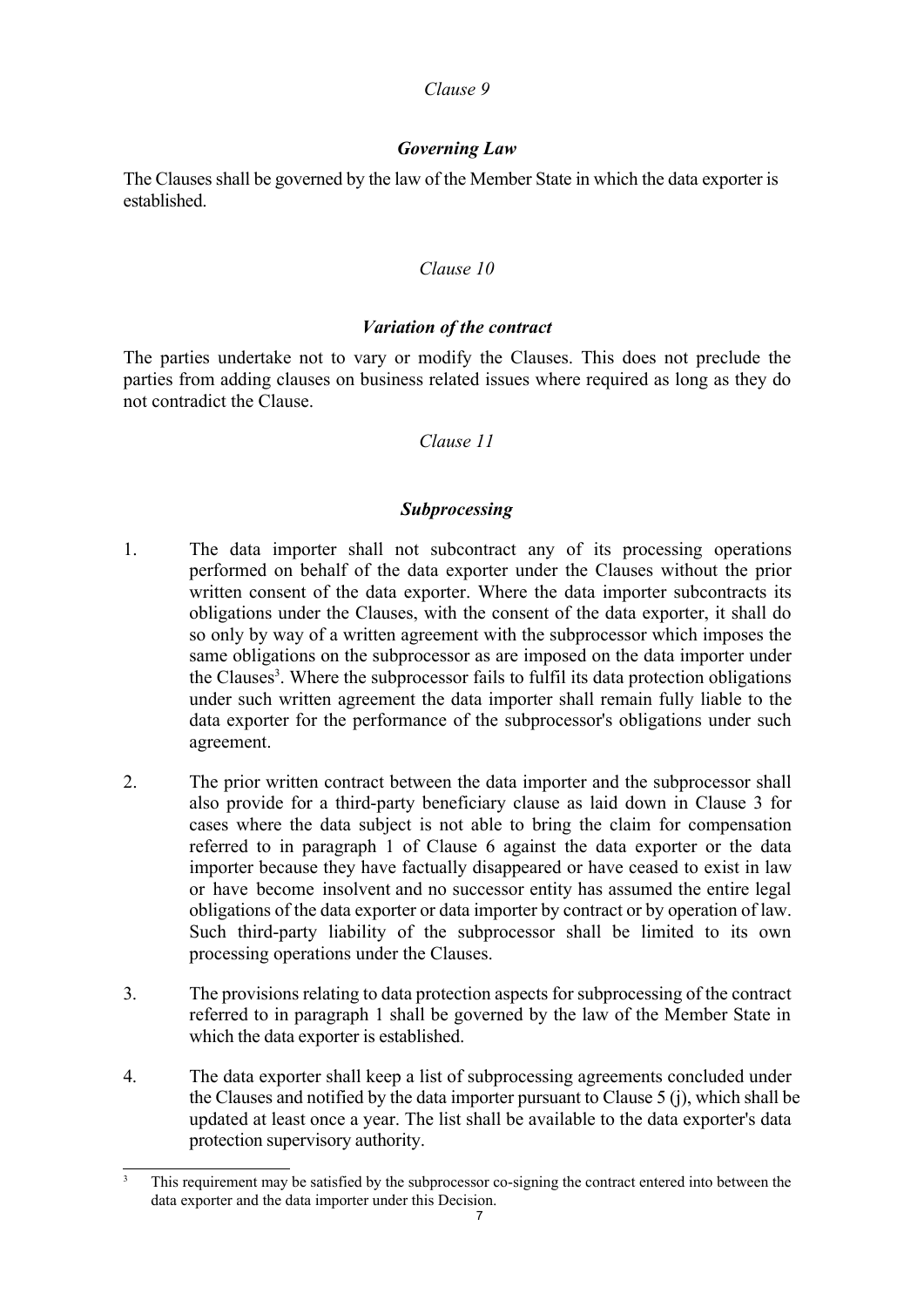# *Obligation after the termination of personal data processing services*

- 1. The parties agree that on the termination of the provision of data processing services, the data importer and the subprocessor shall, at the choice of the data exporter, return all the personal data transferred and the copies thereof to the data exporter or shall destroy all the personal data and certify to the data exporter that it has done so, unless legislation imposed upon the data importer prevents it from returning or destroying all or part of the personal data transferred. In that case, the data importer warrants that it will guarantee the confidentiality of the personal data transferred and will not actively process the personal data transferred anymore.
- 2. The data importer and the subprocessor warrant that upon request of the data exporter and/or of the supervisory authority, it will submit its data processing facilities for an audit of the measures referred to in paragraph 1.

## **APPENDIX 1 TO THE STANDARD CONTRACTUAL CLAUSES**

The Member States may complete or specify, according to their national procedures, any additional necessary information to be contained in this Appendix.

#### **Data exporter**

The data exporter is (please specify briefly your activities relevant to the transfer): Financial services entity or other business entity

## **Data importer**

The data importer is (please specify briefly activities relevant to the transfer): Communications archive provider

## **Data subjects**

The personal data transferred concern the following categories of data subjects (please specify):

Those employees of data exporter and the individuals with whom they communicated

## **Categories of data**

The personal data transferred concern the following categories of data (please specify): communications

## **Special categories of data (if appropriate)**

The personal data transferred concern the following special categories of data (please specify):

None

## **Processing operations**

The personal data transferred will be subject to the following basic processing activities (please specify):

Receipt of communications data from data exporter's electronic or telephonic communications channels and storgage of such data for data exporter's review